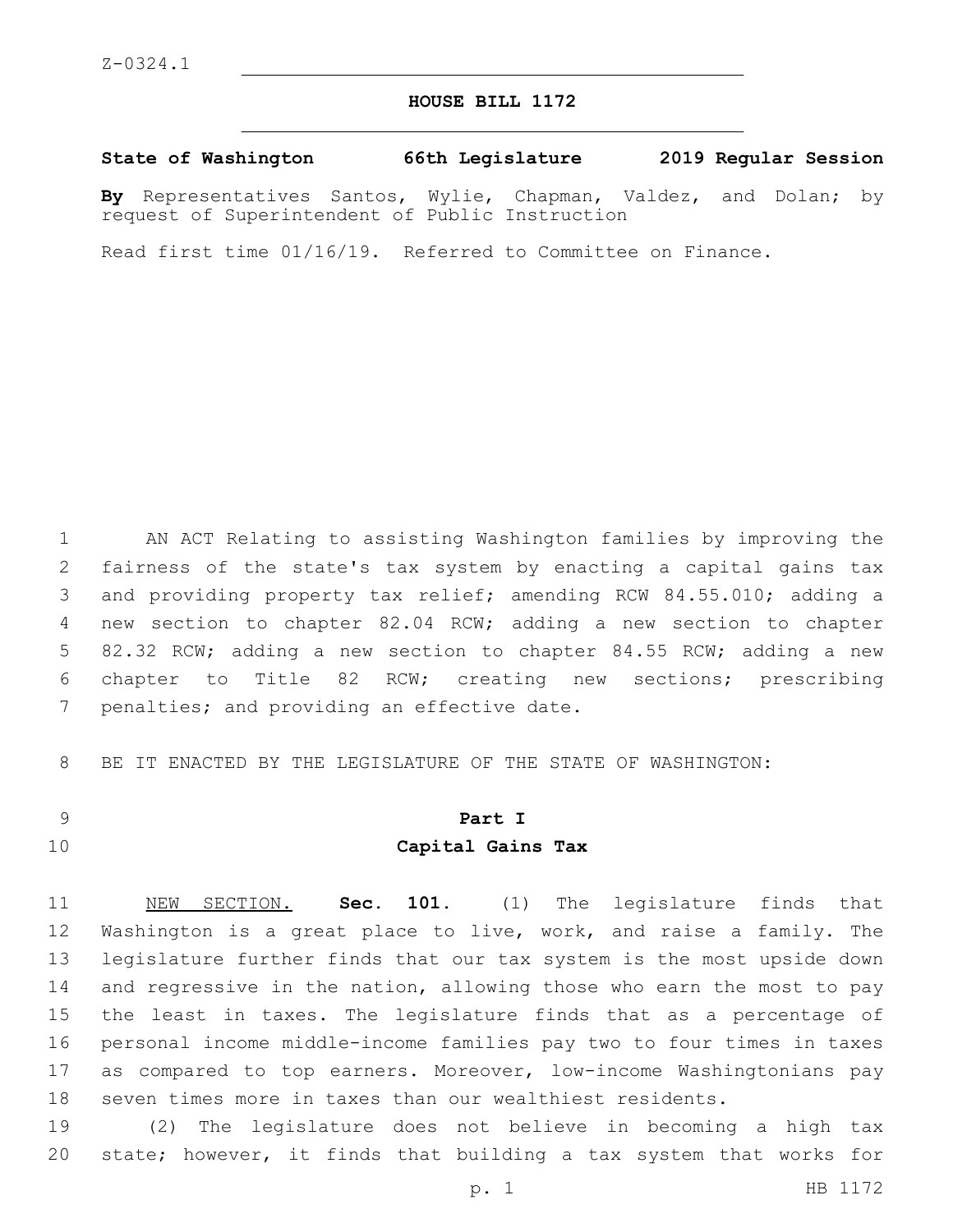everyone is imperative. The legislature finds that a tax system that strengthens the middle-class economy, helps families and low-income residents, reduces the tax burden on small businesses, and asks the wealthiest among us and those benefiting from record Wall Street profits to contribute their fair share is essential to help all Washingtonians have the freedom to grow and thrive.

 (3) The legislature finds that relying on higher property taxes to fund education is burdensome on working families; therefore, the legislature intends to ask the citizens of Washington to reduce the state property tax levy and impose a commensurate new tax. The legislature finds that this will mitigate some of the imbalance in the state's tax structure and ensure everyone is paying their fair 13 share.

 NEW SECTION. **Sec. 102.** The definitions in this section apply throughout this chapter unless the context clearly requires otherwise.

 (1) "Accessory dwelling unit" means a separate habitable living area that is subordinate to the principal single-family dwelling unit, which is either internal to, attached to, or located on the same property tax parcel as, the principal single-family dwelling 21 unit.

 (2) "Adjusted capital gain" means federal net long-term capital 23 qain:

 (a) Plus any loss from a sale or exchange that is exempt from the tax imposed in this chapter, to the extent such loss was included in calculating federal net long-term capital gain; and

 (b) Less any gain from a sale or exchange that is exempt from the tax imposed in this chapter, to the extent such gain was included in 29 calculating federal net long-term capital gain.

 (3) "Capital asset" has the same meaning as provided by Title 26 U.S.C. Sec. 1221 of the internal revenue code and also includes any other property if the sale or exchange of the property results in a gain that is treated as a long-term capital gain under Title 26 U.S.C. Sec. 1231 or any other provision of the internal revenue code.

 (4) "Federal net long-term capital gain" means the net long-term capital gain reportable for federal income tax purposes.

(5) "Individual" means a natural person.37

 (6) "Internal revenue code" means the United States internal revenue code of 1986, as amended, as of the effective date of this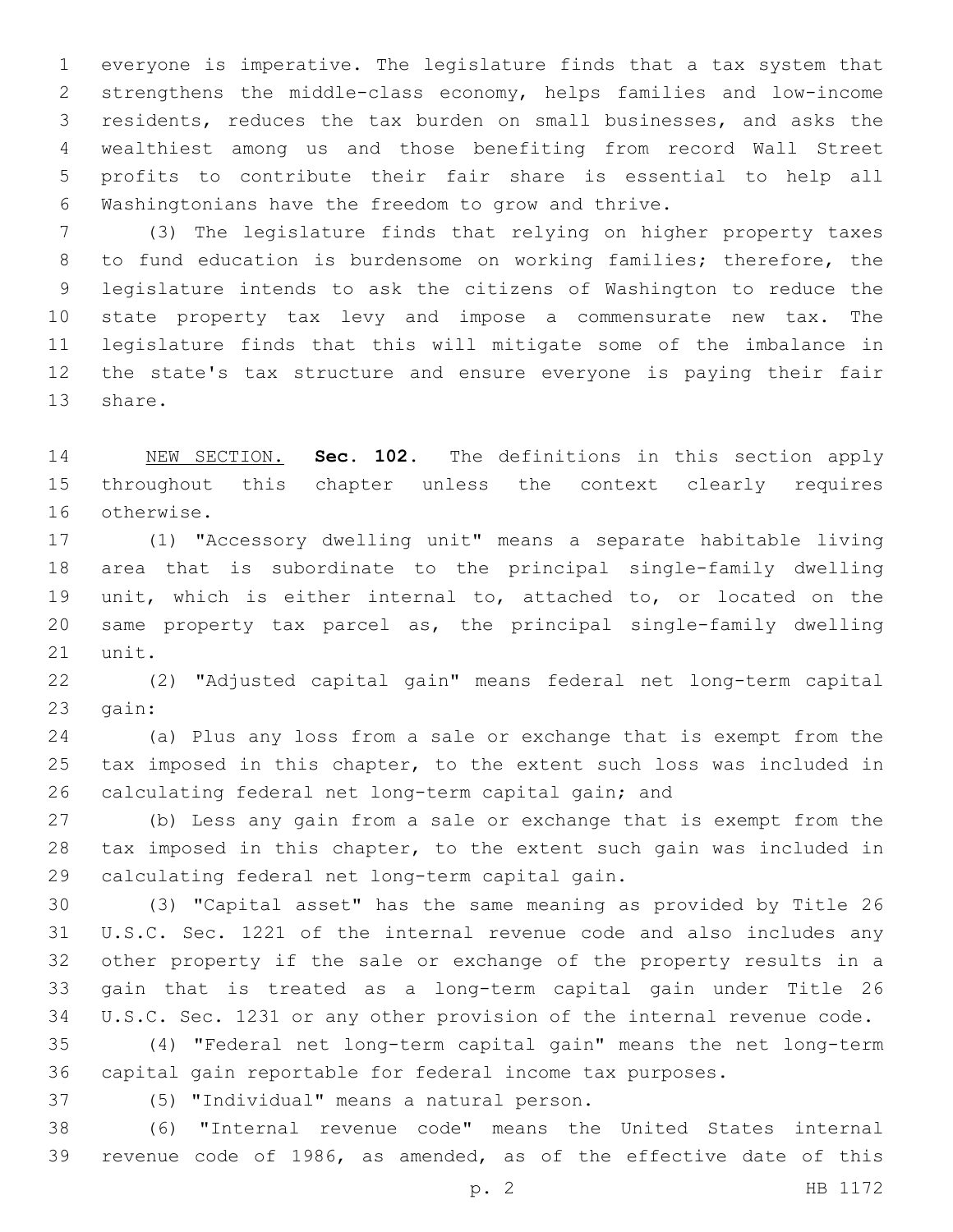section, or such subsequent date as the department may provide by 2 rule consistent with the purpose of this chapter.

 (7) "Long-term capital asset" means a capital asset that is held 4 for more than one year.

(8)(a) "Resident" means an individual:5

 (i) Who is domiciled in this state during the taxable year, unless the individual (A) maintained no permanent place of abode in this state during the entire taxable year, (B) maintained a permanent place of abode outside of this state during the entire taxable year, and (C) spent in the aggregate not more than thirty days of the 11 taxable year in this state; or

 (ii) Who is not domiciled in this state during the taxable year but maintained a place of abode and was physically present in this state for more than one hundred eighty-three days during the taxable 15 year.

 (b) For purposes of this subsection, "day" includes any portion of a day, except that a continuous period of twenty-four hours or 18 less may not constitute more than one day.

 (c) An individual who is a resident under (a) of this subsection is a resident for that portion of a taxable year in which the individual was domiciled in this state or maintained a place of abode 22 in this state.

 (9) "Taxable year" means the taxpayer's taxable year as 24 determined under the internal revenue code.

 (10) "Taxpayer" means an individual subject to tax under this 26 chapter.

 (11) "Washington capital gains" means an individual's adjusted capital gains allocated to this state as provided in section 108 of 29 this act, less:

30 (a) Twenty-five thousand dollars; or

 (b) Fifty thousand dollars for individuals filing joint returns 32 under this chapter.

 NEW SECTION. **Sec. 103.** (1) Beginning January 1, 2020, a tax is imposed on all individuals for the privilege of selling or exchanging long-term capital assets, or receiving Washington capital gains. The tax equals eight percent multiplied by the individual's Washington capital gains.

 (2) If an individual's Washington capital gains are less than zero for a taxable year, no tax is due under this section. No such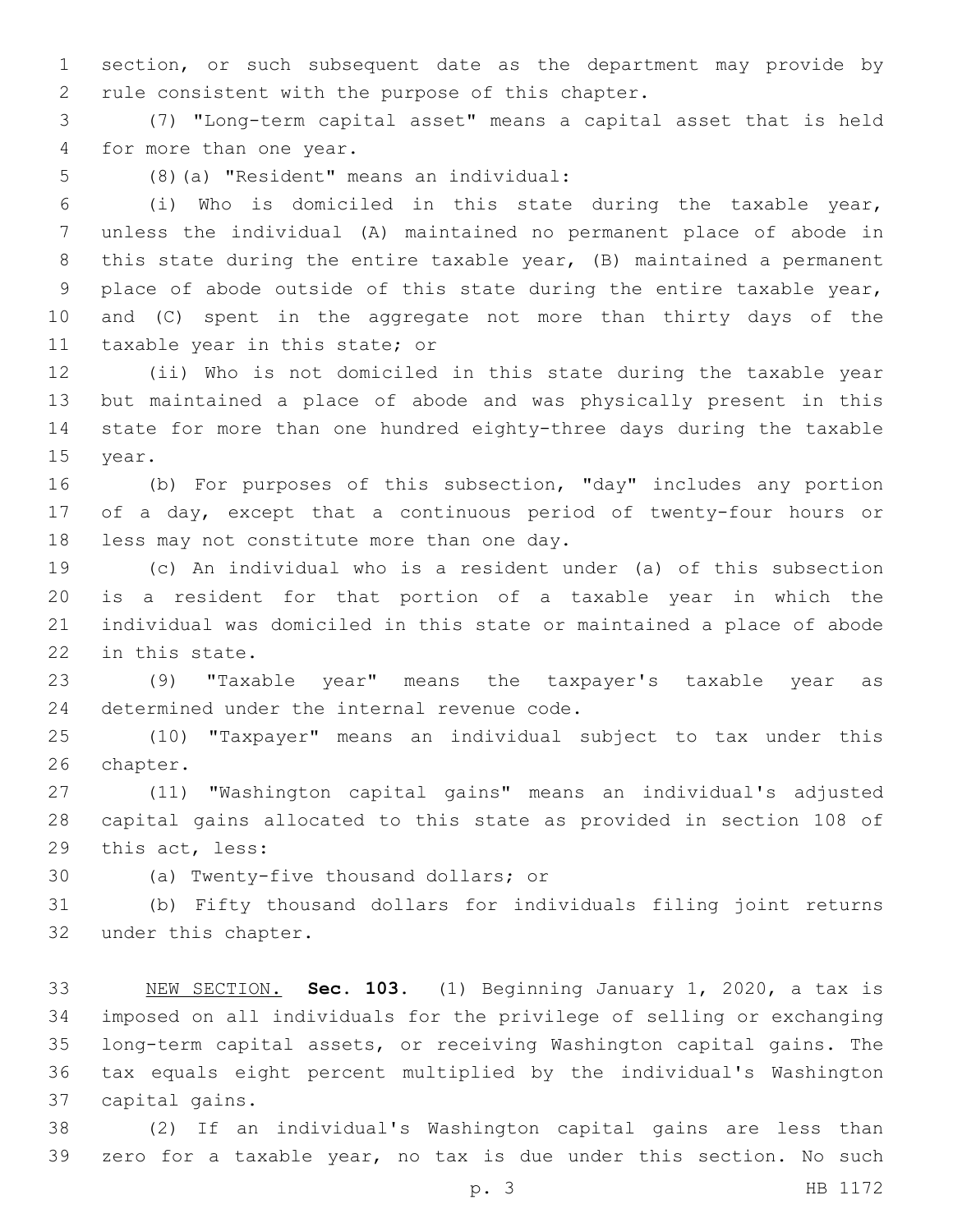losses may be carried back or carried forward to another taxable 2 year.

 (3)(a) The tax imposed in this section applies to (i) the sale or exchange of long-term capital assets owned by the taxpayer, whether the taxpayer was the legal or a beneficial owner of such assets at the time of the sale or exchange, or (ii) Washington capital gains 7 otherwise realized by the taxpayer.

 (b) For purposes of this chapter, an individual is a beneficial owner of long-term capital assets held by an entity that is a pass- through or disregarded entity for federal tax purposes, such as a partnership, limited liability company, S corporation, or trust, to the extent of the individual's ownership interest in the entity as 13 reported for federal income tax purposes.

 NEW SECTION. **Sec. 104.** This chapter does not apply to the sale or exchange of:

 (1) Any residential dwelling along with the land upon which the dwelling is located. For the purposes of this subsection (1), "residential dwelling" means property consisting solely of (a) a single-family residence, a residential condominium unit, or a residential cooperative unit, including any accessory dwelling unit associated with such residence or residential unit, (b) a multifamily residential building consisting of one or more common walls and fewer than four units, or (c) a floating home as defined in RCW 82.45.032;

 (2) Assets held under a retirement savings account under Title 26 U.S.C. Sec. 401(k) of the internal revenue code, a tax-sheltered annuity or custodial account described in Title 26 U.S.C. Sec. 403(b) 27 of the internal revenue code, a deferred compensation plan under Title 26 U.S.C. Sec. 457(b) of the internal revenue code, an individual retirement account or individual retirement annuity described in Title 26 U.S.C. Sec. 408 of the internal revenue code, a Roth individual retirement account described in Title 26 U.S.C. Sec. 408A of the internal revenue code, an employee defined contribution program, an employee defined benefit plan, or a similar retirement 34 savings vehicle;

 (3) Assets pursuant to or under imminent threat of condemnation proceedings by the United States, the state or any of its political 37 subdivisions, or a municipal corporation;

 (4) Cattle, horses, or breeding livestock held for more than twelve months if for the taxable year of the sale or exchange, more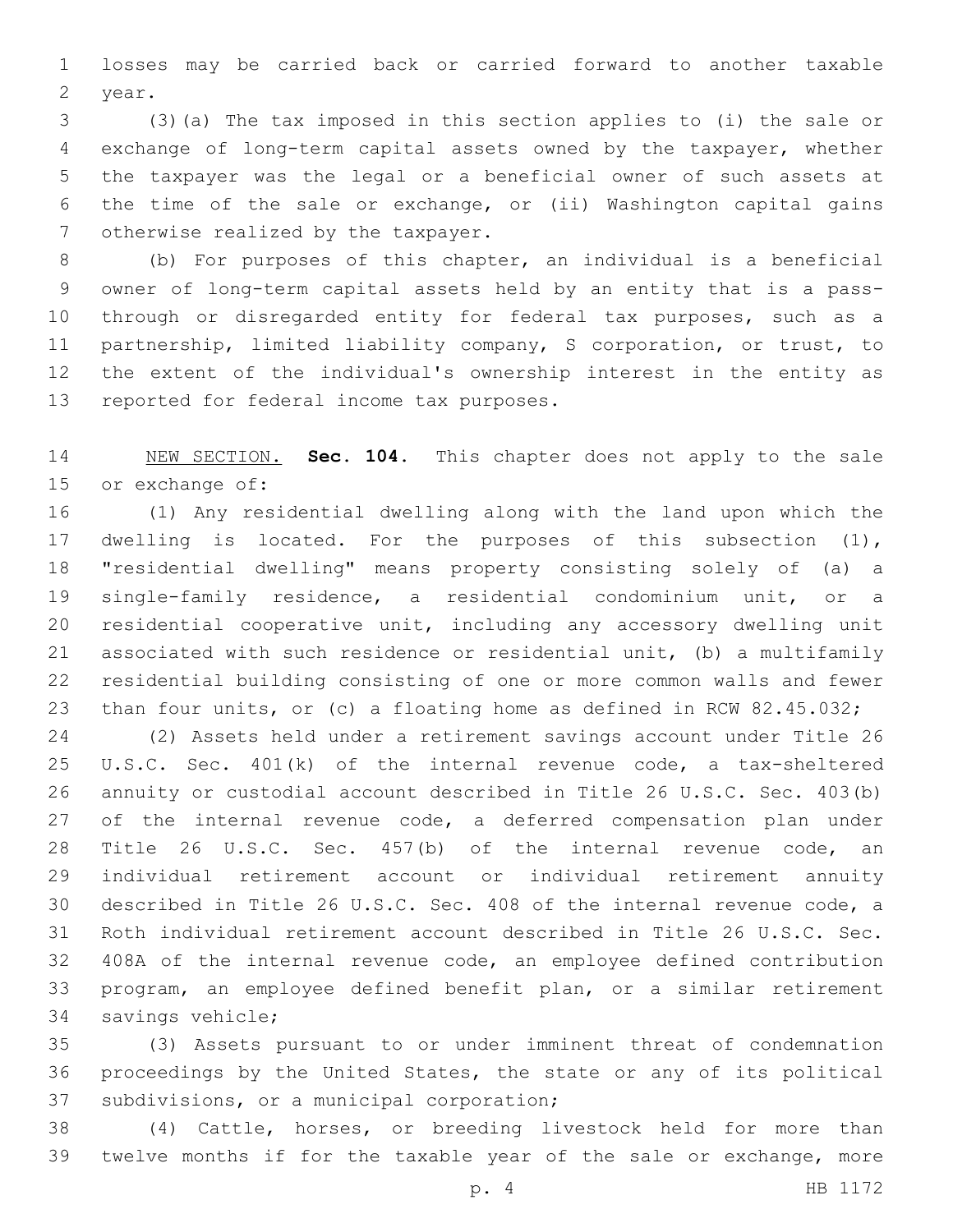than fifty percent of the taxpayer's gross income for the taxable year, including from the sale or exchange of capital assets, is from 3 farming or ranching;

 (5) Agricultural land by an individual who has regular, continuous, and substantial involvement in the operation of the agriculture that meets the criteria for material participation in an activity under Title 26 U.S.C. Sec. 469(h) of the internal revenue code for the ten years prior to the date of the sale or exchange of 9 the agricultural land;

 (6) Property used in a trade or business if the property qualifies for an income tax deduction under Title 26 U.S.C. Sec. 167 12 or 179 of the internal revenue code; and

 (7) Timber, timberland, or the receipt of Washington capital gains as dividends and distributions from real estate investment trusts derived from gains from the sale or exchange of timber. "Timber" means forest trees, standing or down, on privately or publicly owned land, and includes Christmas trees and short-rotation hardwoods. The sale or exchange of timber includes the cutting or disposal of timber qualifying for capital gains treatment under Title 26 U.S.C. Sec. 631(a) or (b) of the internal revenue code.

 NEW SECTION. **Sec. 105.** The tax imposed under this chapter is in addition to any other taxes imposed by the state or any of its political subdivisions, or a municipal corporation, with respect to 24 the same sale or exchange, including the taxes imposed in or under the authority of chapter 82.04, 82.08, 82.12, 82.14, 82.45, or 82.46 RCW.

 NEW SECTION. **Sec. 106.** In computing tax, there may be deducted from the measure of tax amounts that the state is prohibited from taxing under the Constitution of this state or the Constitution or laws of the United States.

 NEW SECTION. **Sec. 107.** (1) In computing tax under this chapter for a taxable year, a taxpayer may deduct from the measure of tax the amount of adjusted capital gain derived in the taxable year from the sale of substantially all of the fair market value of the assets of, or the transfer of substantially all of the taxpayer's interest in, a qualified family-owned small business.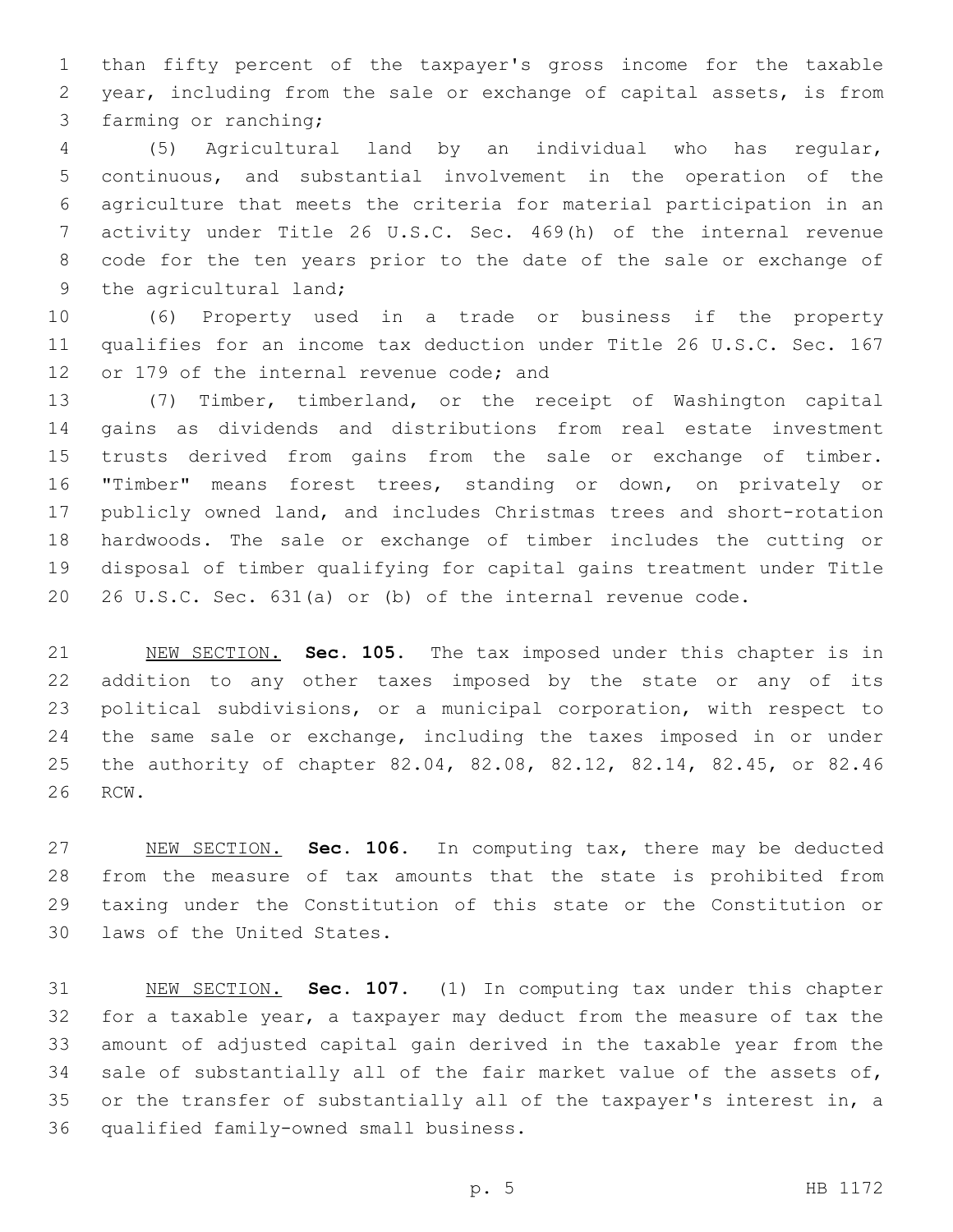(2) For purposes of this section, the following definitions 2 apply:

 (a) "Assets" means real property and personal property, including tangible personal property and intangible property.

 (b) "Family" means the same as "member of the family" in RCW 83.100.046.6

 (c)(i) "Materially participated" means an individual was involved in the operation of a business on a basis that is regular, 9 continuous, and substantial.

 (ii) The term "materially participated" must be interpreted consistently with the applicable treasury regulations for section 469 12 of the internal revenue code, to the extent that such interpretation does not conflict with any provision of this section.

(d) "Qualified family-owned small business" means a business:

 (i) In which the taxpayer held a qualifying interest for at least eight years immediately preceding the sale or transfer described in 17 subsection (1) of this section;

 (ii) In which the taxpayer or his or her family member materially participated in operating the business for at least five of the eight years immediately preceding the sale or transfer described in subsection (1) of this section, unless such sale or transfer was to a 22 qualified heir;

 (iii)(A) That had no more than fifty full-time employees at any time during the twelve-month period immediately preceding the sale or transfer described in subsection (1) of this section.

 (B) For purposes of this subsection (2)(d)(iii), "full-time employee" means an employee who is, or any combination of employees who are, paid by the business for at least one thousand eight hundred twenty hours of employment, including paid leave, for the twelve-30 month period described in (d)(iii)(A) of this subsection (2); and

 (iv) That had worldwide gross revenue of seven million dollars or less in the twelve-month period immediately preceding the sale or transfer described in subsection (1) of this section.

(e) "Qualified heir" means a member of the taxpayer's family.

(f) "Qualifying interest" means:35

 (i) An interest as a proprietor in a business carried on as a 37 sole proprietorship; or

38 (ii) An interest in a business if at least:

 (A) Fifty percent of the business is owned, directly or 40 indirectly, by the taxpayer and members of the taxpayer's family;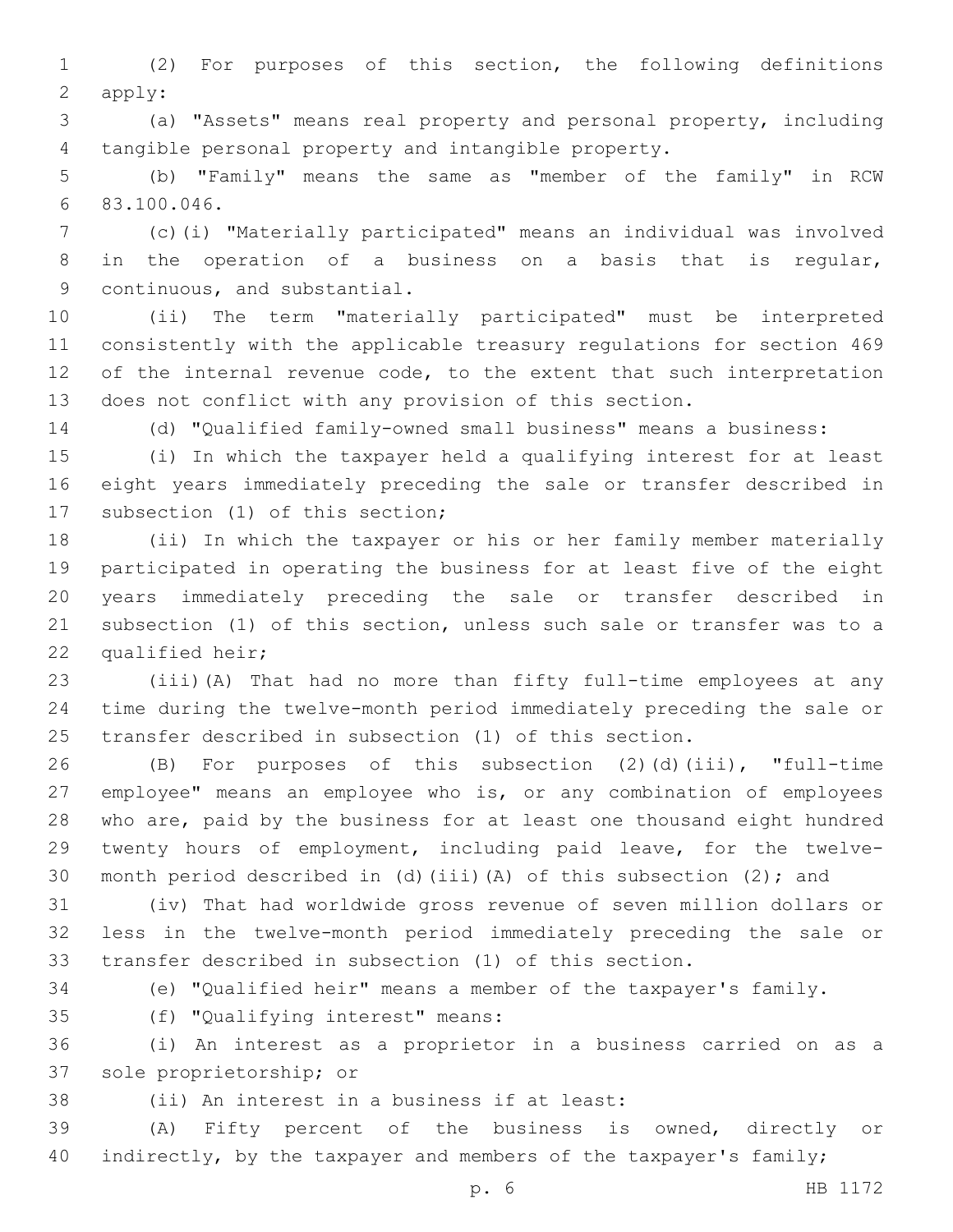(B) Thirty percent of the business is owned, directly or indirectly, by the taxpayer and members of the taxpayer's family, and 3 at least:

 (I) Seventy percent of the business is owned, directly or 5 indirectly, by members of two families; or

 (II) Ninety percent of the business is owned, directly or 7 indirectly, by members of three families.

(g) "Substantially all" means at least ninety percent.

 NEW SECTION. **Sec. 108.** (1) For purposes of the tax imposed under this chapter, adjusted capital gains are allocated as follows:

 (a) Adjusted capital gains from the sale or exchange of real property are allocated to this state if the real property is located in this state or a majority of the fair market value of the real 14 property is located in this state.

 (b) Adjusted capital gains from the sale or exchange of tangible personal property are allocated to this state if the property was located in this state at the time of the sale or exchange. Adjusted capital gains from the sale or exchange of tangible personal property are also allocated to this state even though the property was not located in this state at the time of the sale or exchange if:

 (i) The property was located in the state at any time during the taxable year in which the sale or exchange occurred or the 23 immediately preceding taxable year;

 (ii) The taxpayer was a resident at the time the sale or exchange 25 occurred; and

 (iii) The taxpayer is not subject to the payment of an income or excise tax legally imposed on the adjusted capital gain by another 28 taxing jurisdiction.

 (c) Adjusted capital gains derived from intangible personal property are allocated to this state if the taxpayer was domiciled in this state at the time the sale or exchange occurred.

 (2)(a) A credit is allowed against the tax imposed in section 103 of this act equal to the amount of any legally imposed income or excise tax paid by the taxpayer to another taxing jurisdiction on capital gains derived from capital assets within the other taxing jurisdiction to the extent such capital gains are included in the taxpayer's Washington capital gains. The amount of credit under this subsection may not exceed the total amount of tax due under this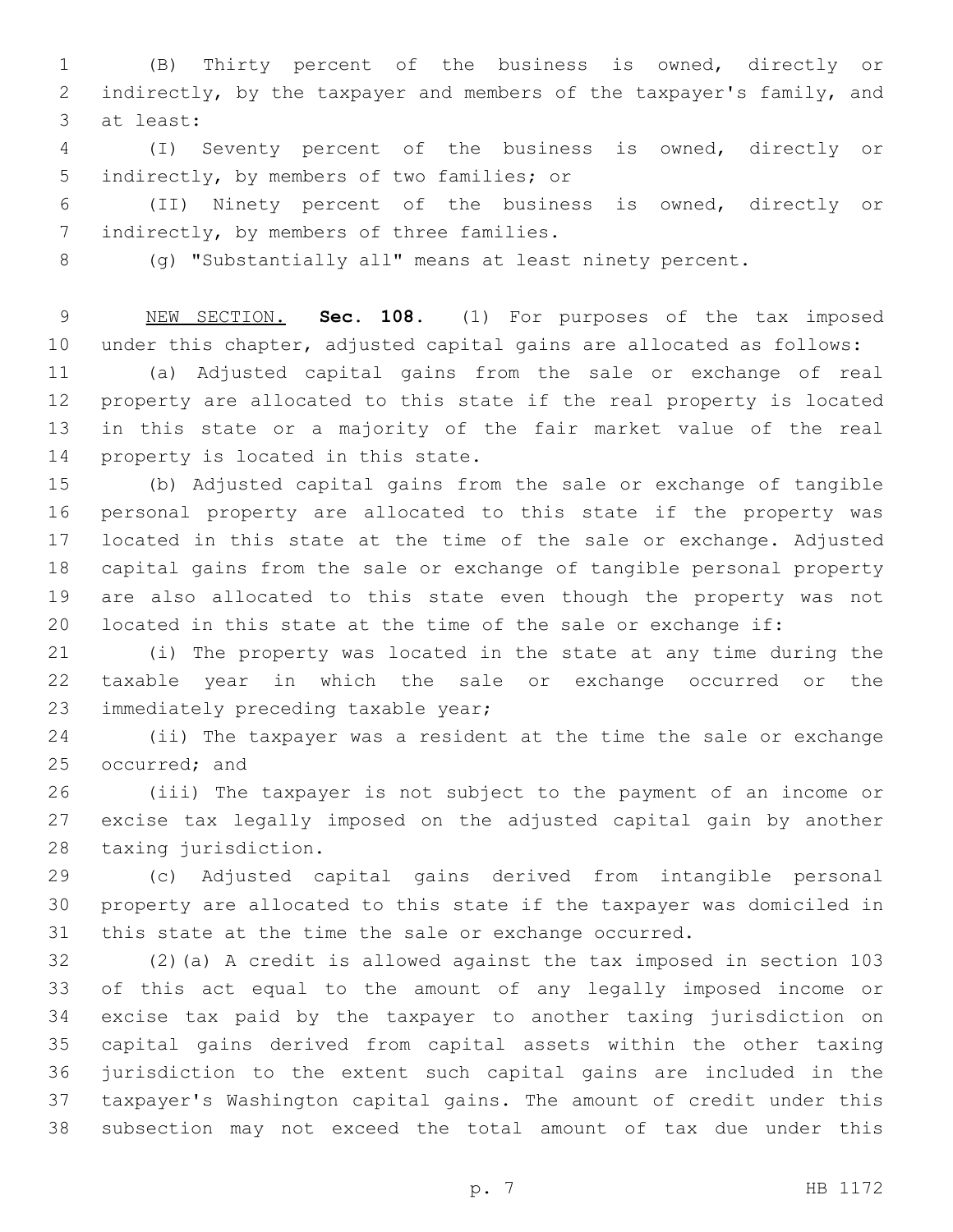chapter, and there is no carryback or carryforward of any unused 2 credits.

 (b) As used in this section, "taxing jurisdiction" means a state of the United States other than the state of Washington, the District of Columbia, the Commonwealth of Puerto Rico, any territory or possession of the United States, or any foreign country or political 7 subdivision of a foreign country.

 NEW SECTION. **Sec. 109.** (1) Except as otherwise provided in this section or RCW 82.32.080, taxpayers owing tax under this chapter must file, on forms prescribed by the department, a return with the department on or before the date the taxpayer's federal income tax return for the taxable year is required to be filed.

 (2) In addition to the Washington return required to be filed under subsection (1) of this section, taxpayers owing tax under this chapter must file with the department on or before the date the federal return is required to be filed a copy of the federal income tax return along with all schedules and supporting documentation.

 (3) Each taxpayer required to file a return under this section must, without assessment, notice, or demand, pay any tax due thereon to the department on or before the date fixed for the filing of the return, regardless of any filing extension. If any tax due under this chapter is not paid by the due date, interest and penalties as provided in chapter 82.32 RCW apply to the deficiency.

 (4) The department may by rule require that certain individuals and other persons file, at times and on forms prescribed by the 26 department, informational returns for any period.

 (5) If a taxpayer has obtained an extension of time for filing the federal income tax return for the taxable year, the taxpayer is entitled to the same extension of time for filing the return required under this section if the taxpayer provides the department, before the due date provided in subsection (1) of this section, the extension confirmation number or other evidence satisfactory to the department confirming the federal extension. An extension under this subsection for the filing of a return under this chapter is not an extension of time to pay the tax due under this chapter.

 (6)(a) If any return due under subsection (1) of this section, along with a copy of the federal income tax return, is not filed with the department by the due date or any extension granted by the department, the department must assess a penalty in the amount of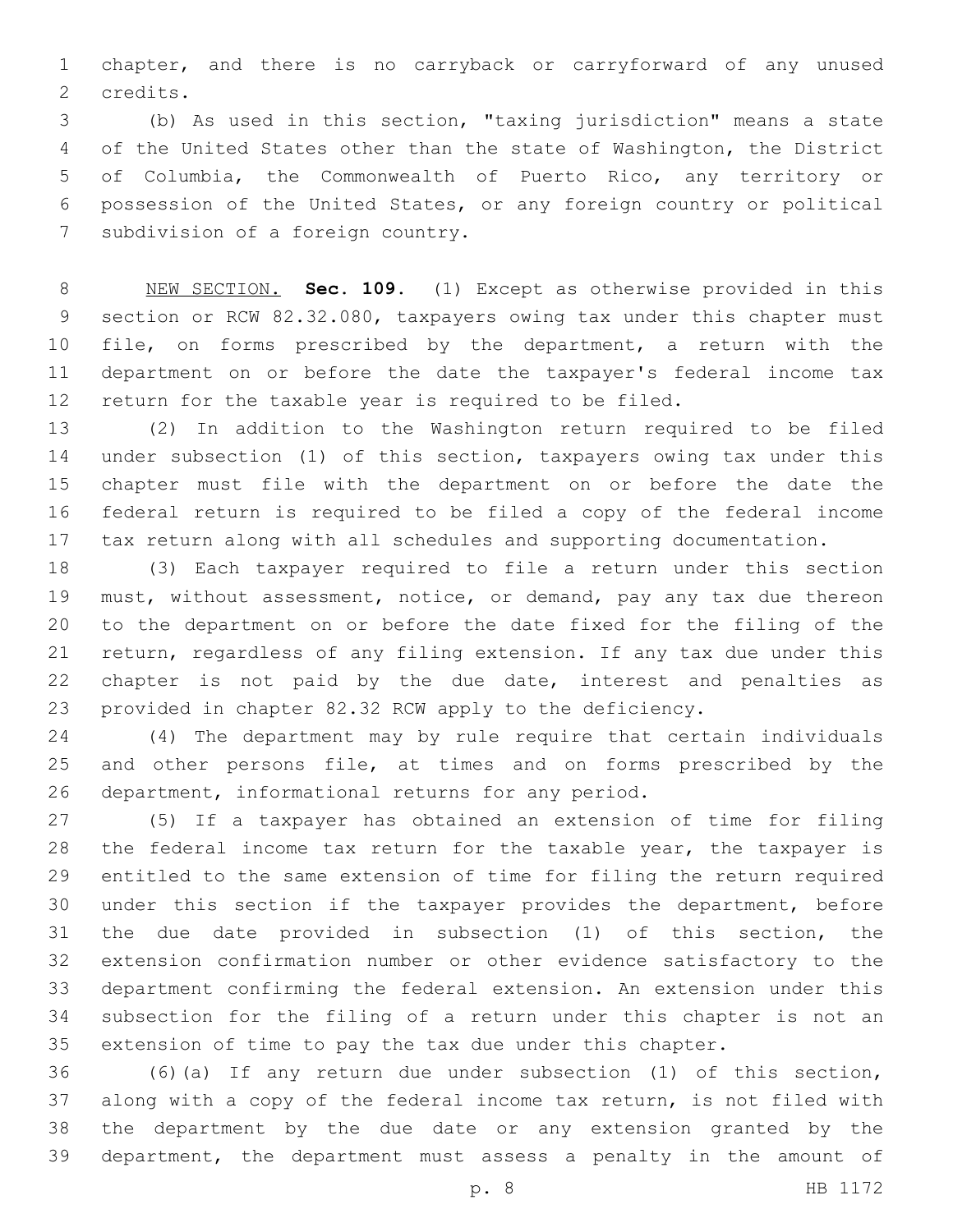five percent of the tax due for the taxable year covered by the return for each month or portion of a month that the return remains unfiled. The total penalty assessed under this subsection may not exceed twenty-five percent of the tax due for the taxable year covered by the delinquent return. The penalty under this subsection is in addition to any penalties assessed for the late payment of any 7 tax due on the return.

 (b) The department must waive or cancel the penalty imposed under 9 this subsection if:

 (i) The department is persuaded that the taxpayer's failure to file the return by the due date was due to circumstances beyond the 12 taxpayer's control; or

 (ii) The taxpayer has not been delinquent in filing any return due under this section during the preceding five calendar years.

 NEW SECTION. **Sec. 110.** (1) If the federal income tax liabilities of both spouses are determined on a joint federal return 17 for the taxable year, they must file a joint return under this chapter.

 (2) Except as otherwise provided in this subsection, if the federal income tax liability of either spouse is determined on a separate federal return for the taxable year, they must file separate returns under this chapter. State registered domestic partners may file a joint return under this chapter even if they filed separate 24 federal returns for the taxable year.

 (3) In any case in which a joint return is filed under this section, the liability of each spouse or state registered domestic 27 partner is joint and several, unless:

 (a) The spouse is relieved of liability for federal tax purposes as provided under Title 26 U.S.C. Sec. 6015 of the internal revenue 30 code; or

 (b) The department determines that the domestic partner qualifies for relief as provided by rule of the department. Such rule, to the extent possible without being inconsistent with this chapter, must 34 follow Title 26 U.S.C. Sec. 6015.

 NEW SECTION. **Sec. 111.** To the extent not inconsistent with the provisions of this chapter, the following statutes apply to the administration of taxes imposed under this chapter: RCW 82.32.050, 82.32.055, 82.32.060, 82.32.070, 82.32.080, 82.32.085, 82.32.090,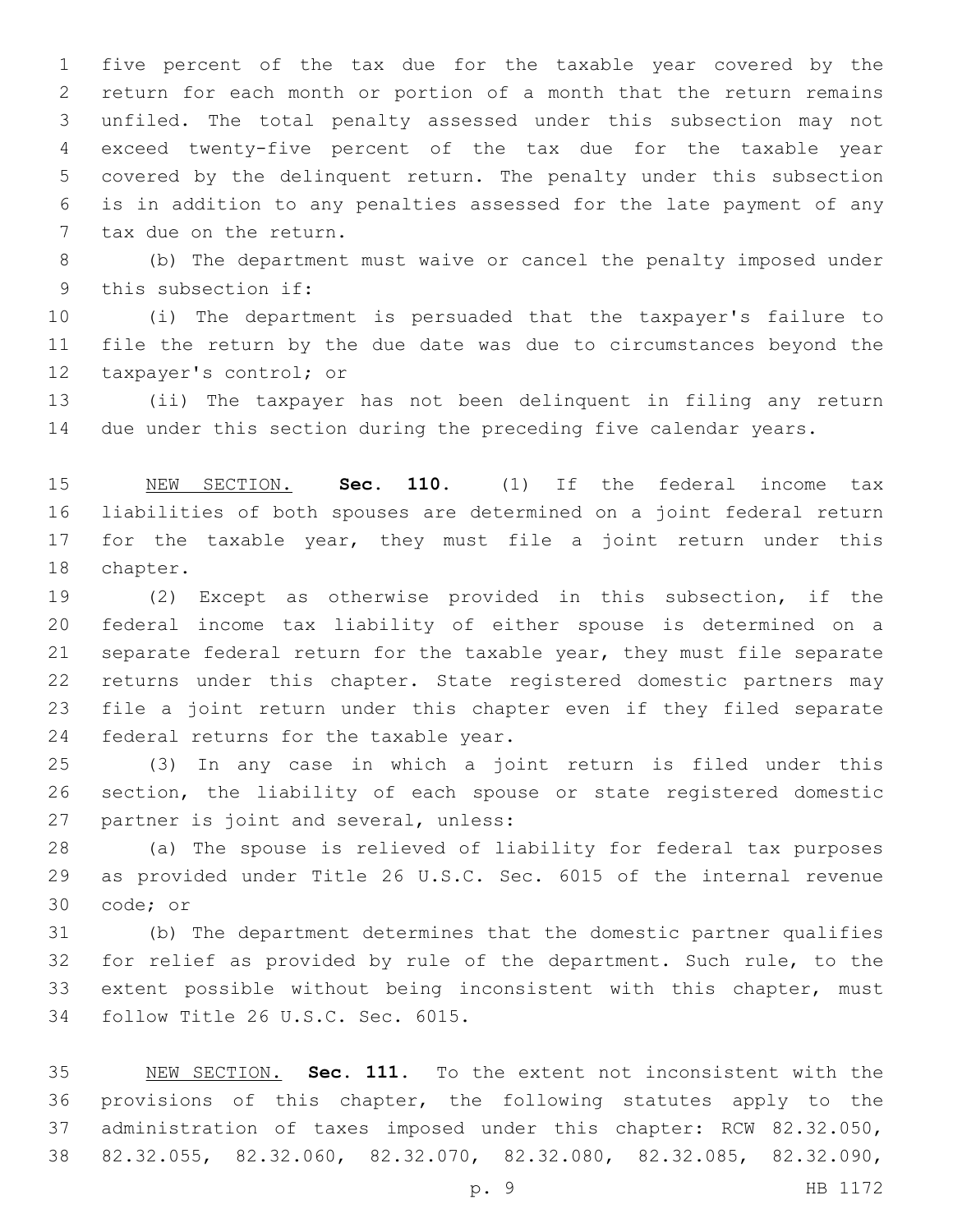82.32.100, 82.32.105, 82.32.110, 82.32.117, 82.32.120, 82.32.130, 82.32.135, 82.32.150, 82.32.160, 82.32.170, 82.32.180, 82.32.190, 82.32.200, 82.32.210, 82.32.212, 82.32.220, 82.32.230, 82.32.235, 82.32.237, 82.32.240, 82.32.245, 82.32.265, 82.32.300, 82.32.310, 82.32.320, 82.32.330, 82.32.340, 82.32.350, 82.32.360, 82.32.410, 82.32.805, 82.32.808, and section 114 of this act.6

 NEW SECTION. **Sec. 112.** (1) Any taxpayer who knowingly attempts to evade payment of the tax imposed under this chapter is guilty of a class C felony as provided in chapter 9A.20 RCW.

 (2) Any taxpayer who knowingly fails to pay tax, make returns, keep records, or supply information, as required under this title, is guilty of a gross misdemeanor as provided in chapter 9A.20 RCW.

 NEW SECTION. **Sec. 113.** Notwithstanding any common law rule of strict construction of statutes imposing taxes, this chapter, being necessary for the welfare of the state and its inhabitants, must be liberally construed in support of application of the tax.

 NEW SECTION. **Sec. 114.** A new section is added to chapter 82.04 18 RCW to read as follows:

 A deduction is allowed against a person's gross income of the business to the extent necessary to avoid taxing the same amounts 21 under this chapter and section 103 of this act.

 NEW SECTION. **Sec. 115.** A new section is added to chapter 82.32 23 RCW to read as follows:

 (1) The department may enter into reciprocal tax collection agreements with the taxing officials of any other state imposing a specified tax. Agreements authorized under this section must require each state to offset delinquent specified taxes owed by a taxpayer to one party to the agreement, including any associated penalties, interest, or other additions, against refunds of overpaid specified taxes owed to the taxpayer by the other party to the agreement. Such agreements may also include provisions governing the sharing of information relevant to the administration of specified taxes. However, the department may not share return or tax information with other states except as allowed under RCW 82.32.330. Likewise, the department may not share federal tax information with other states without the express written consent of the internal revenue service.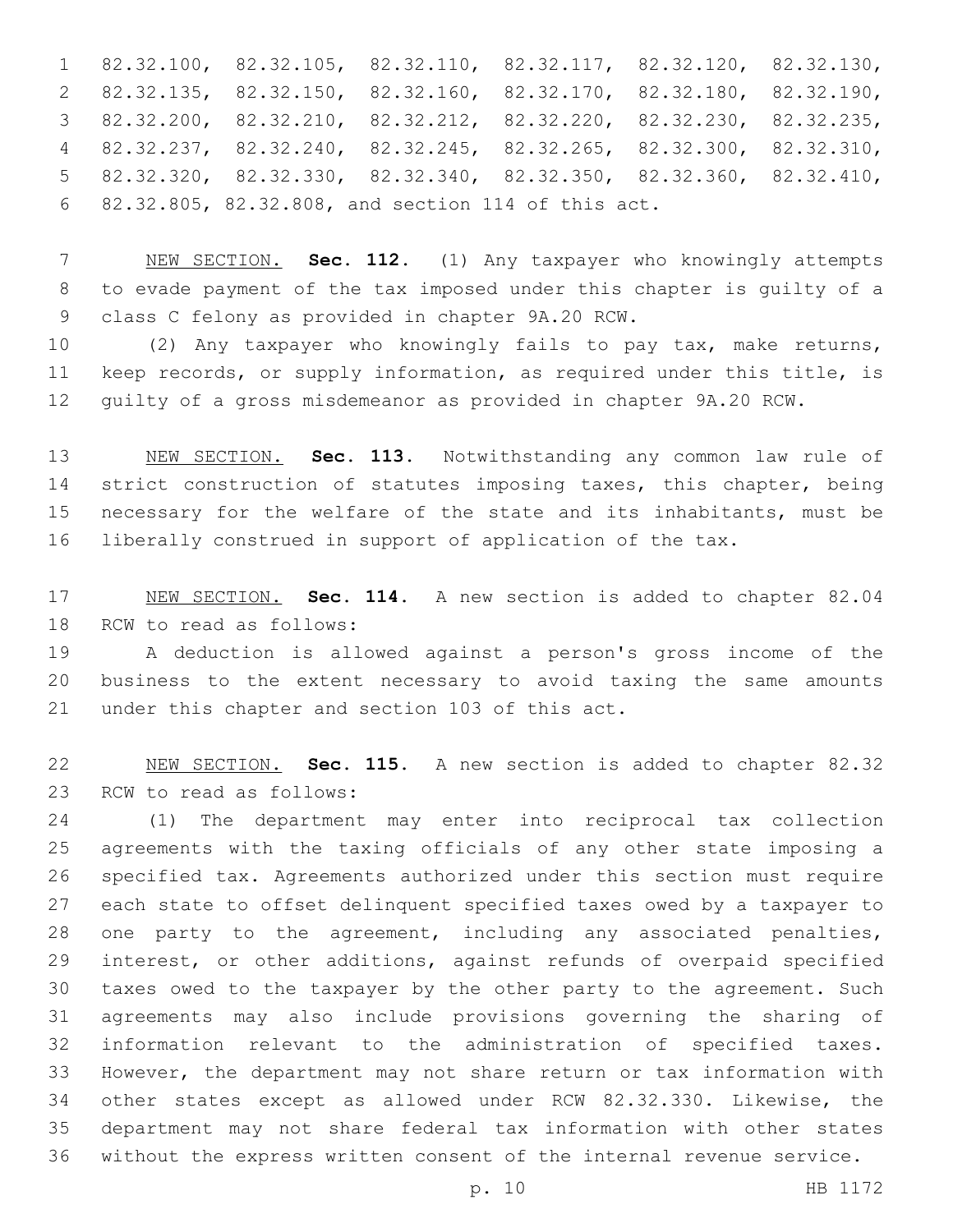(2) The definitions in this subsection apply throughout this section unless the context clearly requires otherwise.

 (a) "Specified taxes" means generally applicable state and local sales taxes and use taxes, broad-based state gross receipts taxes, state income taxes, and stand-alone state taxes on capital gains or interest and dividends. "Specified taxes" include, but are not limited to, the taxes imposed in or under the authority of chapters 82.04, 82.08, 82.12, 82.14, 82.16, and 82.--- RCW (the new chapter created in section 303 of this act), and similar taxes imposed by another state. For purposes of this subsection (2)(a), "gross 11 receipts tax," "income tax," "sales tax," and "use tax" have the same 12 meanings as provided in RCW 82.56.010.

(b) "State" has the same meaning as provided in RCW 82.56.010.

 NEW SECTION. **Sec. 116.** All revenue from taxes collected under this chapter, including penalties and interest on such taxes, must be deposited into the general fund of the state.

#### **Part II**

#### **Calculation of Overall Property Tax Relief**

 NEW SECTION. **Sec. 201.** A new section is added to chapter 84.55 20 RCW to read as follows:

 (1) By December 10th of each year, the department must calculate the revenue collected during the previous twelve months through November 30th of the current year from the tax imposed by section 103 24 of this act.

 (2) By December 31st of each year, the department must reduce in the property tax rate imposed by RCW 84.52.065(2)(a) to the extent necessary to reduce state property tax collections for the next succeeding calendar year by fifty percent of the amount calculated in 29 subsection (1) of this section.

 **Sec. 202.** RCW 84.55.010 and 2017 3rd sp.s. c 13 s 302 are each 31 amended to read as follows:

 (1) Except as provided in this chapter, the levy for a taxing district in any year must be set so that the regular property taxes payable in the following year do not exceed the limit factor multiplied by the amount of regular property taxes lawfully levied for such district in the highest of the three most recent years in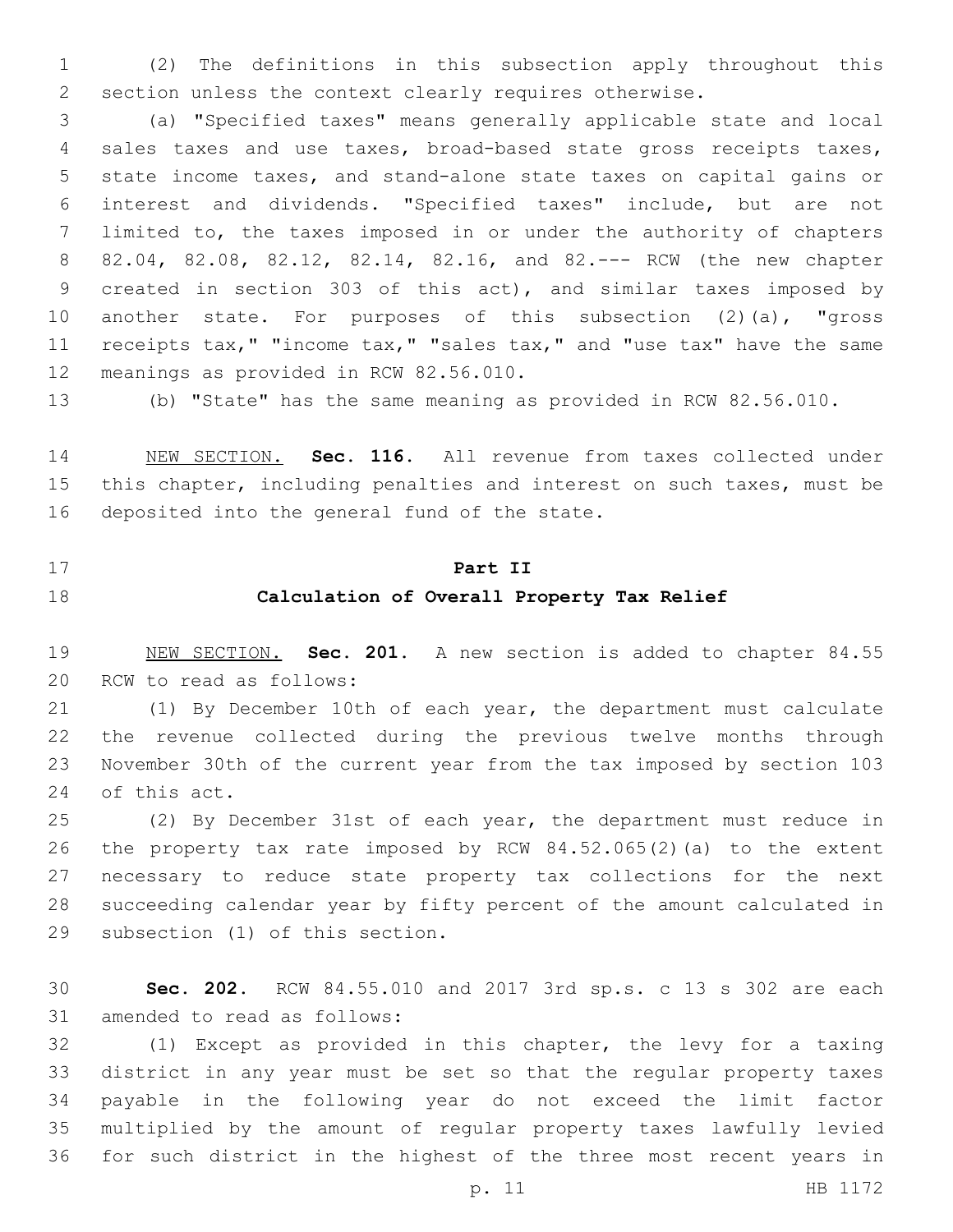which such taxes were levied for such district plus an additional dollar amount calculated by multiplying the regular property tax levy rate of that district for the preceding year by the increase in assessed value in that district resulting from:4

5 (a) New construction;

 (b) Increases in assessed value due to construction of wind turbine, solar, biomass, and geothermal facilities, if such facilities generate electricity and the property is not included elsewhere under this section for purposes of providing an additional dollar amount. The property may be classified as real or personal 11 property;

12 (c) Improvements to property; and

 (d) Any increase in the assessed value of state-assessed 14 property.

(2) The requirements of this section do not apply to:

 (a) State property taxes levied under RCW 84.52.065(1) for collection in calendar years 2019 through 2021; and

 (b) State property taxes levied under RCW 84.52.065(2) for 19 collection in calendar years 2018 through 2021.

 (3) For the purposes of determining the levy limit under this 21 section for a state property tax levy, the highest amount of regular property taxes levied in the three most recent years must be determined as if no reduction is made pursuant to section 201 of this act.

## **Part III**

### **Miscellaneous Provisions**

 NEW SECTION. **Sec. 301.** The provisions of RCW 82.32.805 and 82.32.808 do not apply to this act.

 NEW SECTION. **Sec. 302.** Part II of this act applies for taxes levied for collection in 2022 and thereafter.

 NEW SECTION. **Sec. 303.** Sections 101 through 113 and 116 of this act constitute a new chapter in Title 82 RCW.

 NEW SECTION. **Sec. 304.** If any provision of this act or its application to any person or circumstance is held invalid, the